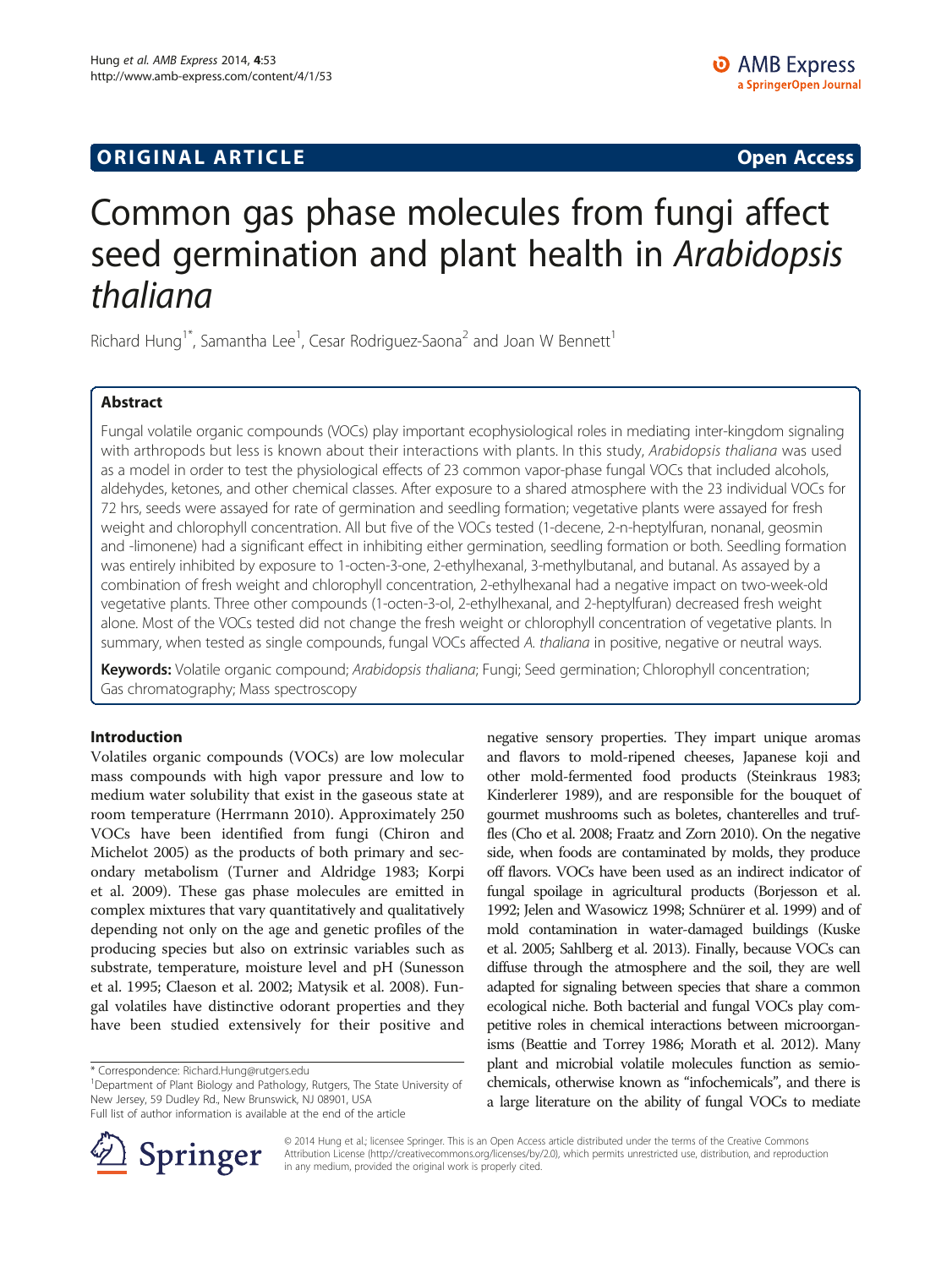arthropod behavior, where they have properties as synomones, allomones, and kairomones (Rohlfs et al. [2005](#page-6-0); Mburu et al. [2011;](#page-6-0) Davis et al. [2013\)](#page-5-0). The fungal VOC commonly called "mushroom alcohol" (1-octen-3-ol) is responsible for much of the musty odor associated with mold contamination and is an important insect semiochemical. It attracts many insect species, including the malaria mosquito (Takken and Knols [1999](#page-6-0); Thakeow et al. [2008](#page-6-0)).

In contrast, the interactions between fungal VOCs and plants have not received much scientific attention (Bitas et al. [2013](#page-5-0)). Based on the observation that there is very little vegetation in areas known to have truffles (subterranean gourmet fungi), it has been hypothesized that these fungi may have the ability to suppress plant growth through their volatiles (Splivallo et al. [2007](#page-6-0)). Kishimoto et al. ([2007](#page-6-0)) have shown that 1-octen-3-ol enhances resistance of mature plants of Arabidopsis thaliana to Botrytis cinerea and activates some of the same defense genes turned on by ethylene and jasmonic acid signaling, important plant hormones involved in plant defense.

We hypothesized that we could distinguish between bioactive and inactive fungal vapors by using chemical standards of individual VOCs and then exposing plants to controlled concentrations in a model habitat. We selected A. thaliana as our test species due to the many benefits associated with the use of a well recognized model system including but not limited to: small size, short life cycle, genetic tractability, and comprehensively researched background. Preliminary studies have also shown that tomato plants exposed to VOCs are affected in a similar fashion to A. thaliana exposed to the same VOCs indicating that A. thaliana is a good model organism for study. Similarly, the effects of fungal VOCs on plant development have been demonstrated in several plants in Brassicaceae family including radish, cabbage, rape, and broccoli (Ogura et al. [2000\)](#page-6-0). The aim of our study was to evaluate the effect of individual fungal VOCs on seed germination, vegetative plant growth and chlorophyll concentration in a controlled environment. In this report, our specific objectives have been to create standardized model exposure habitats in order to compare the possible stimulatory and inhibitory effects of fungal VOCs from different chemical classes (e.g., alcohols, aldehydes, ketones, and so forth) and to conduct exposure studies using A. thaliana seeds and two-week-old vegetative plants.

## Materials and methods

## Plant material and seed preparation

All volatile exposure tests were done with Arabidopsis thaliana ecotype Columbia 7. Surface-sterilization of seeds and seedling formation studies were conducted as described previously with slight modifications (Hung et al. [2013\)](#page-5-0). Surface sterilized seeds were sown on Murashige

and Skoog (MS) media with vitamins, 3% sucrose, and 0.3% Gellan Gum Powder (G 434 PhytoTechnology Laboratories, Shawnee Mission, KS). In germinationseedling formation studies, seeds were sown on Petri dishes (20 seeds per plate) with 20 ml MS media and placed at 4°C in the dark for three days to stratify the seeds. Seeds used to grow plants for exposure assays of two–week old plants were sown individually in test tubes with 10 ml of MS, covered with plant tissue culture caps and then stratified as described above. After three days, the stratified seeds in their individual test tubes were placed in a growth chamber at  $21^{\circ}C \pm 2^{\circ}C$ with a 16 hour photoperiod for two weeks prior to exposure to VOCs.

#### Chemicals and exposure conditions

Authentic standards of these high purity chemicals were purchased in liquid form from Sigma-Aldrich (St. Louis, Missouri). The criteria for the selection of these compounds were: 1) the volatiles should represent different chemical classes, 2) they had been isolated from a range of fungal species including both mushrooms and molds, and 3) that they included several VOCs commonly found in soils.

The germination and vegetative exposure to VOCs were determined using the methods described previously (Hung et al. [2014](#page-5-0); Lee et al. [2014](#page-6-0)). Seeds (in Petri plates) or two-week-old plants (in individual test tubes) were exposed in one liter culture vessels (see Additional file [1\)](#page-5-0). All tests were done at a low concentration similar to the concentration of VOCs analyzed previously: one part per million  $(1 \text{ ppm} = 1 \text{ µl/l})$ . The desired concentration of 1 ppm in the test container was obtained by depositing a drop of the chemical standard (VOC) in liquid form onto the inside of the glass vessel. The compounds, due to their chemical properties will quickly volatilize into the gas phase in the test conditions. Before sealing the lids, a  $10 \times 10$  cm piece of Dura Seal Cling Sealing Film (Diversified Biotech) was placed over the top of each culture vessel so as to prevent VOC leakage through the polypropylene closure. The culture vessels containing either seeds in Petri plates or two-week-old plants in test tubes were arranged randomly in the growth chamber and then placed on a one inch throw rotator at 40 rpm in order to volatilize and evenly distribute the compounds. The control plants were placed in identical conditions without any VOCs.

#### Scoring germination stages

The seeds were exposed to the individual VOCs for 72 hours and then examined under a binocular microscope where they were scored into three categories: no germination, germination (emergence of the radical [embryonic root]), and seedling formation (presence of the radicle, the hypocotyls and the cotyledons) (see Additional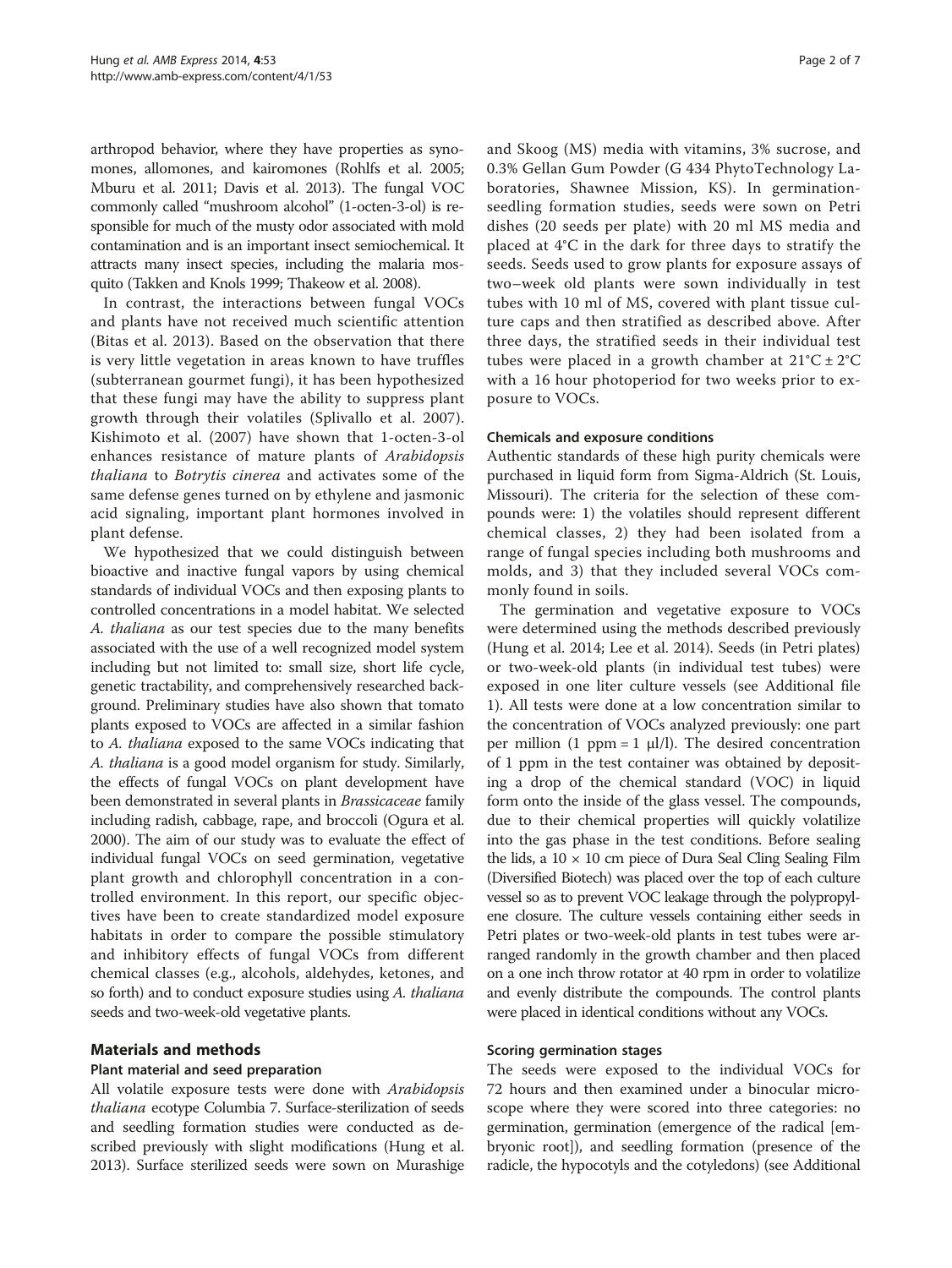file [2\)](#page-5-0). Seeds scored as "no germination" included seeds with a ruptured testa (seed coat) but without the presence of the radicle.

#### Plant mass and chlorophyll concentration

After exposure to the vapors of the individual VOCs, plants were removed from the test conditions, the shoot and leaves were cut away from the roots, and fresh weight of the shoots and leaves was obtained. The chlorophyll was extracted using the method of Jing et al. [\(2002](#page-5-0)) with some modifications. The plants were soaked overnight in 80% acetone at 4˚C in darkness prior to obtaining photometric readings at 663 and 645 nm with a spectrophotometer (DU800, Beckman Coulter, Brea, CA). Total chlorophyll = 20.2 ( $A_{645}$ ) + 8.02 ( $A_{663}$ )(V/1,000 \* w) where  $V =$  total volume of the sample,  $w =$  weight of the sample,  $A_{663}$  = absorbance at 663 nm,  $A_{645}$  = absorbance at 645 nm (Palta [1990\)](#page-6-0). Each solvent extract contained one plant per treatment.

## Statistical analysis

The data were analyzed and plotted using Excel software (Microsoft, Redmond, WA) and SigmaPlot (SPSS Science Inc., IL). To test the significance of the exposure studies, one-way analysis of variance (ANOVA) and Student's t-tests were performed with the aggregated data. The Student's t-tests determine if there are significant differences between two sets of data: the control and VOC exposed plants. For germination exposures, two replicate plates with 20 seeds per plate were tested for each compound, with two independent experiments, for a total of 80 seeds. For vegetative plant exposure, four plants were placed in the exposure vessel and three jars were used for each experiment. There were three independent experiments for each compound, for a total of 36 plants.

## Results

## Seedling formation tests

The percentage of seeds germinating and progressing to seedling formation after exposure to the 23 fungal volatiles is shown in Figure [1](#page-3-0) and summarized in Figure [2](#page-3-0). In our experiments, more than 75% of control seeds progressed to the seedling stage after 72 hrs. Similar rates of seedling formation were observed for seeds exposed to 1 decene, 2-n-heptylfuran, nonanal, geosmin and -limonene. In contrast, none of the seeds exposed to 2-ethylhexanal 1-octen-3-one, 3-methylbutanal, or butanal formed seedlings. Of these four inhibitory volatiles, radical protrusion (i.e. germination) was observed in only 19% of 1-octen-3 one exposed seeds, while 83% of seeds exposed to butanal exhibited formation of a radical. Seeds exposed to the other 14 volatile compounds tested had intermediate levels of germination efficiency and seedling formation (Figure [2](#page-3-0)). Of the five aldehydes we tested, three (2-ethylhexanal,

3-methylbutanal, or butanal) inhibited seedling formation by 100% and one (3-methylproponal) inhibited seedling formation by 70%. Nevertheless, no matter the extent of inhibition in the presence of the 23 VOCs tested, when removed from exposure to the VOCs after 72 hr, all seeds resumed germination and formed seedlings.

## Vegetative plants tests

The fresh weight and chlorophyll concentration of control and exposed plants are given in Figure [3](#page-4-0). The fresh weight of control plants was  $22.4$  mg ( $\pm 6.7$  SE). A significant decrease in fresh weight was observed after 72 hr exposure to 1-octen-3-ol, 2-ethylhexanal, and 2 heptylfuran, where the mean fresh weight was respectively 6.7 mg (±2.7 SE), 11.2 mg (±4.9 SE), and 6.3 mg (±5.4 SE) less than controls. The other compounds tested  $((\pm)2$ methyl-1-butanol, geosmin, 2-methylpropan-1-ol, 1-octen-3-ol, octan-1-ol, octan-3-ol, dec-1-ene, oct-1-ene, butanal, 2-ethylhexanal, 2-methylpropanal, 3-methylbutanal, nonanal, heptan-2-one, octan-2-one, oct-1-en-3-one, pentan-2 one, isothiocyanatocyclohexane, octanoic acid, +limonene, −limonene, and 2-heptylfuran) did not cause significant differences in fresh weight of exposed vegetative plants (Figure [3](#page-4-0)).

In Figure [3](#page-4-0), we have expressed the chlorophyll concentration data as mg/gm of fresh weight of shoots and leaves. Five compounds (−2-methyl-1-butanol, 1-octen-3 ol, dec-1-ene, heptan-2-one, and isothiocyanatocyclohexane) yielded statistically significant increases in chlorophyll concentration showing, respectively, 0.02 mg/g, 0.2 mg/g, 0.18 mg/g, 0.02 mg/g, and 0.4 mg/g greater amounts than controls. Three compounds, geosmin, 2 ethylhexanal, and 1-octen-3-one caused a statistically significant decrease in chlorophyll concentration of, respectively, 0.15 mg/g, 0.35 mg/g, and 0.42 mg/g less than controls. While geosmin did not adversely affect fresh weight, it did cause a significant decrease in chlorophyll concentration as indicated above. The compound 2-ethyl-hexanal decreased both fresh weight and chlorophyll concentration. The nonracemic form of −2-methyl-1-butanol showed a small but significantly different increase in both parameters.

In conclusion, all but five of the VOCs tested had a significant effect in inhibiting either germination, seedling formation or both. Three of the compounds (2-ethylhexanal, 1-octen-3-one, and 3-methylbutanal) showed more than 50% inhibition of seed germination, while 12 of the compounds (2-methylpropan-1-ol, 2-methylpropanal, heptan-2-one, octan-2-one, isothiocyanatocyclohexane, pentan-2-one, octan-3-ol, 1-octen-3-ol, 2-ethylhexanal, 1-octen-3-one, 3-methylbutanal, and butanal) were associated with more than a 50% retardation in seedling formation. Butanal was unusual in that 83% of seeds germinated (i.e. formed a radicle) but none of these germinated seeds progressed to seedling formation. In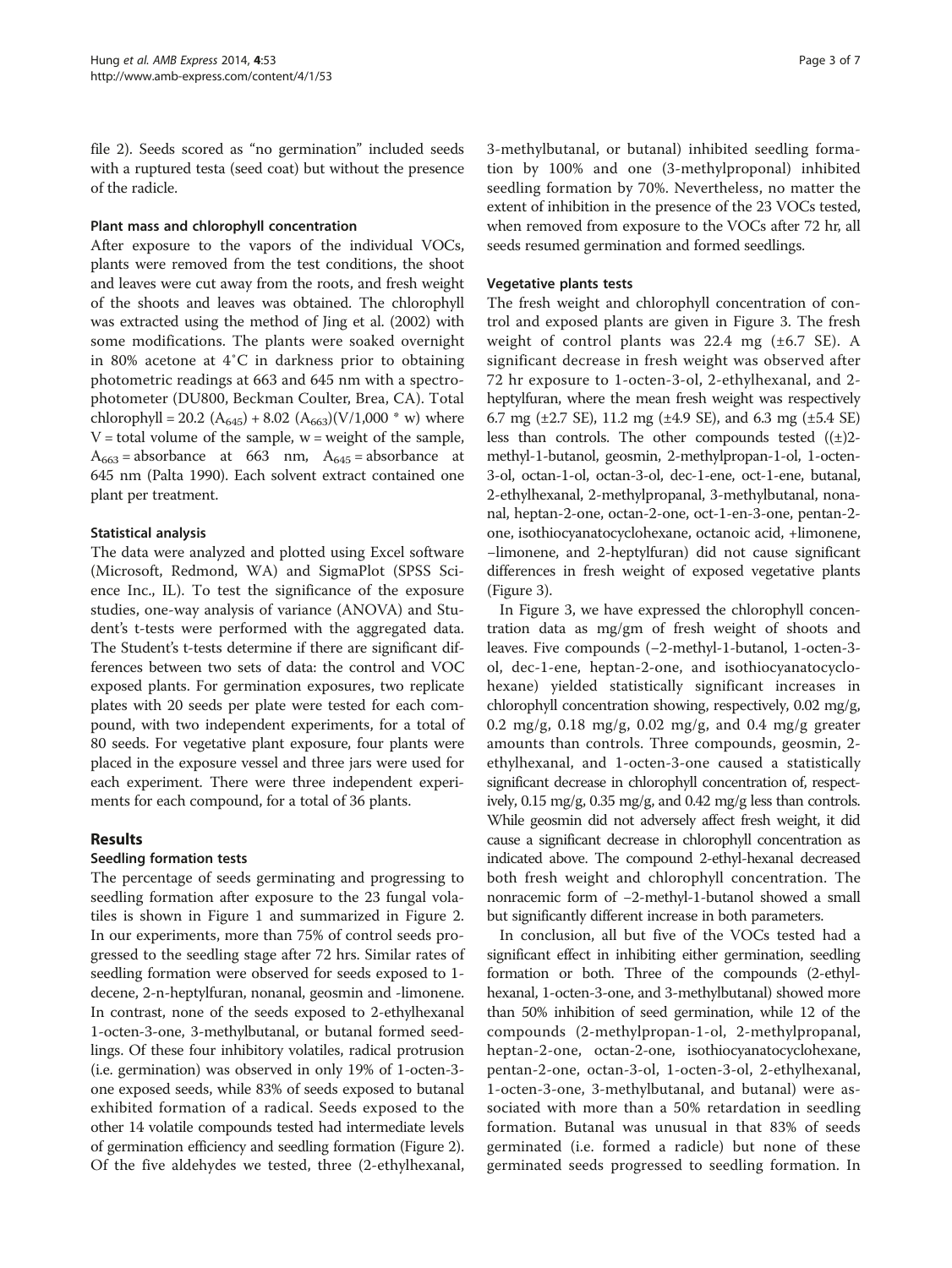<span id="page-3-0"></span>

general, the most bioactive of the VOCs we tested were aldehydes and ketones. The single, most inhibitory VOC against germination and seedling formation was oct-1 en-3-one, an eight carbon ketone that has been isolated from both molds and mushrooms (Jelen and Wasowicz [1998\)](#page-5-0). Nevertheless, in all cases, VOC exposed seeds were able to resume germination and progress to seedling stage when removed from the shared atmosphere with the VOC. We conclude that the fungal VOCs we tested have a phytostatic (inhibitory), not a phytocidal (lethal) effect on seeds.

## **Discussion**

In order to study the influence of individual fungal VOCs on plant health, we used A. thaliana as our test organism and developed standardized protocols for exposing seeds and young vegetative plants. We investigated a representative sample of common fungal VOCs encompassing seven alcohols, two alkenes, five aldehydes, four ketones, and a single representative isothiocyanate, carboxylic acid, and furan. In addition, we tested both isomers of the terpene 1-methyl-4-(1-methyetenyl) cyclohexene, commonly known as limonene. We used a

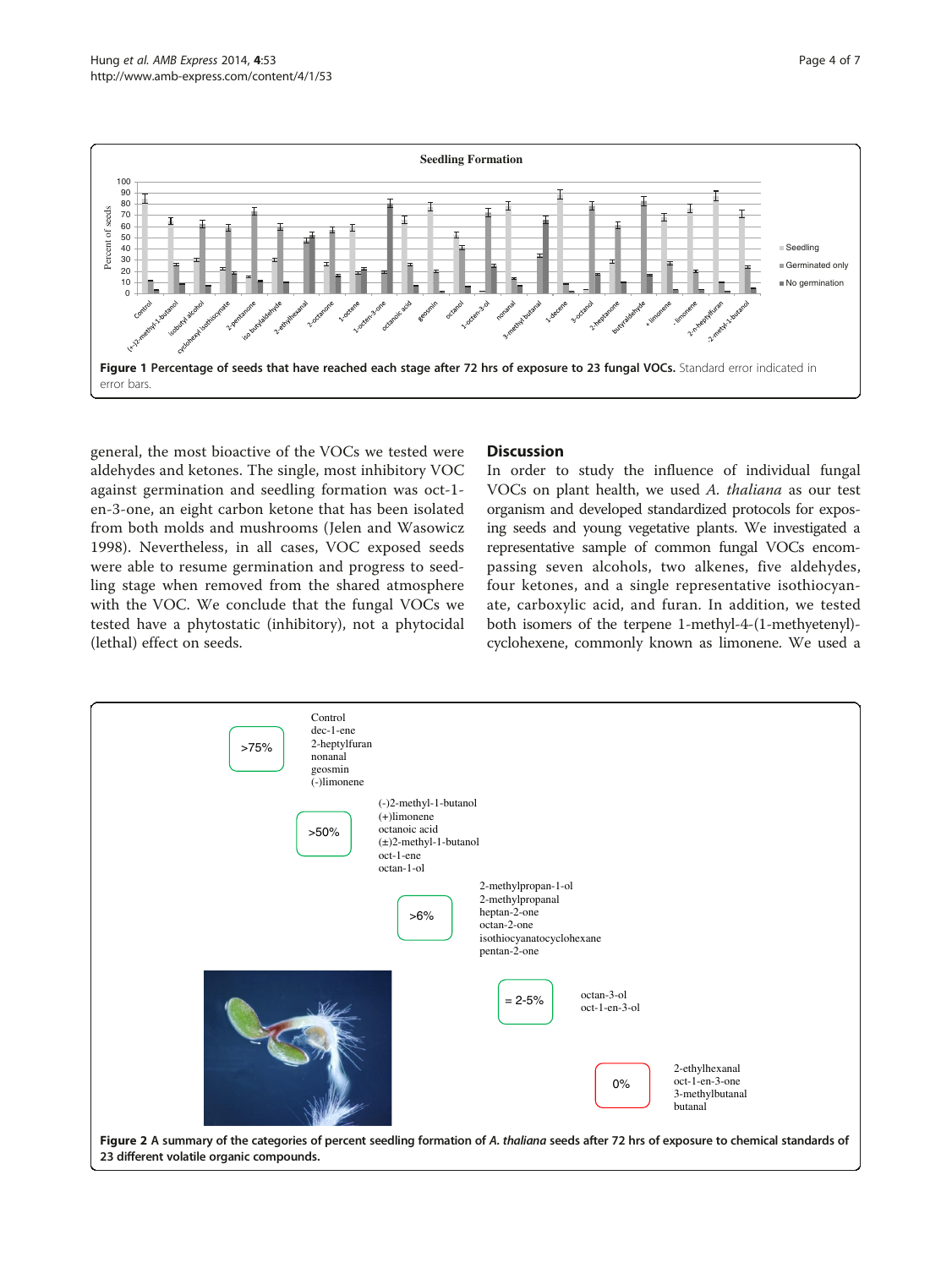<span id="page-4-0"></span>

72 hour exposure period, and exposed either seeds or young vegetative plants to 1 ppm of chemical standards of the 23 fungal VOCs in a contained chamber.

Seed germination assays with lettuce, cucumber and other economically important species have been widely employed as low-cost, ethically acceptable toxicity tests to screen for dangerous levels of industrial contamination in water and soils (Banks and Schultz [2005;](#page-5-0) Wang et al. [2001\)](#page-6-0). Almost all of these assay studies have involved aqueous phase compounds, although there have been a few scattered reports describing inhibitory effect of plant volatiles on the germination of seeds from crop and weed species (Holm [1972](#page-5-0); Bradow and Connick [1990](#page-5-0)). The physiological basis for this inhibitory action has not been elucidated. A. thaliana, though not agriculturally important, offers a number of experimental advantages for studying basic aspects of plant biology, including seed germination, because of its many genetic resources (Koornneef et al. [2002\)](#page-6-0). Our development of an A. thaliana exposure system for studying VOC effects under controlled conditions offers the promise of being able to use this species to dissect the germination inhibition response at the molecular level.

In contrast to seed germination studies, which all report inhibition of germination by VOCs (Holm [1972](#page-5-0); French et al. [1975;](#page-5-0) Bradow and Connick [1990](#page-5-0)). To date, published studies of the effects of VOCs on vegetative plants report VOC–associated growth stimulation by mixtures of VOCs emitted by growing bacteria or fungi (Ryu et al. [2003;](#page-6-0) Minerdi et al. [2011](#page-6-0); Hung et al. [2013](#page-5-0); Paul and Park [2013](#page-6-0)). Many soil dwelling microbes emit VOCs that mediate various chemical "conversations" between the rhizosphere and plants (Wenke et al. [2010](#page-6-0), [2012](#page-6-0)). For example, plant growth promoting rhizobacteria (PGPR) produce mixtures of VOCs that enhance growth in a wide variety of species (Farag et al. [2006](#page-5-0); Vespermann et al. [2007;](#page-6-0) Lugtenberg and Kamilova [2009](#page-6-0)). In some cases, microbial VOCs induce systemic resistance (Van Loon et al. [1998](#page-6-0); Ryu et al. [2003](#page-6-0)) or inhibit the growth of plant pathogens (Minerdi et al. [2009](#page-6-0), [2011](#page-6-0)). Volatiles of Cladosporium cladosporioides enhance growth of tobacco plants (Paul and Park [2013\)](#page-6-0) and our laboratory has shown that vegetative plants of A. *thaliana* seedlings grown in a shared atmosphere with volatiles emitted by living cultures of the biocontrol fungus Trichoderma viride, displayed increased size and vigor (Hung et al.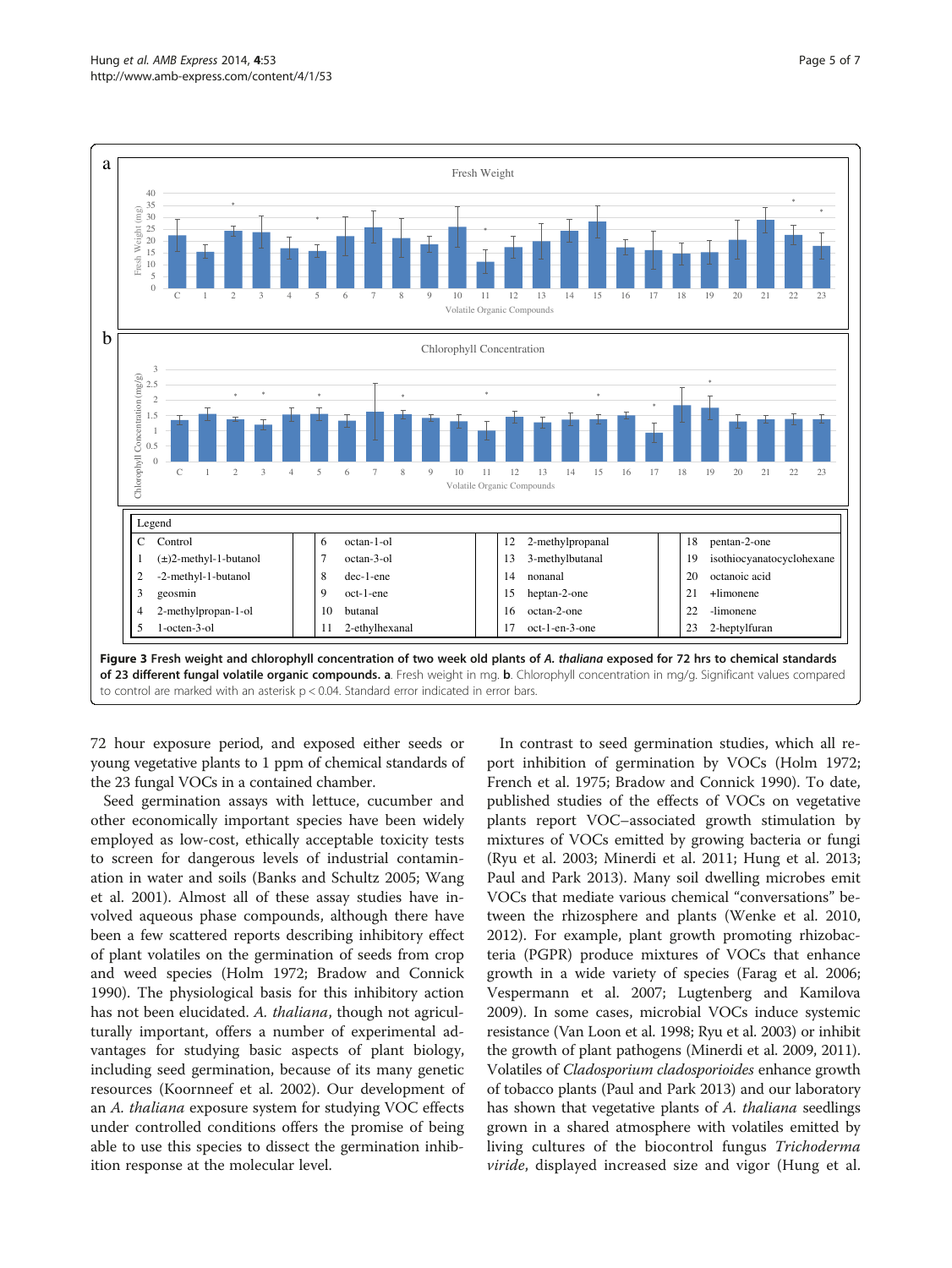<span id="page-5-0"></span>2013). Fungal VOCs may contribute to the ability of certain species to outcompete neighboring plants. For example, the VOCs produced by Muscodor yucantanensis were toxic to the roots, and inhibited seed germination, of amaranth, tomato and barnyard grass (Macias-Rubalcava et al. [2010\)](#page-6-0). In all of these cases, the growth-enhancing effects were mediated by mixtures of naturally emitted VOCs that change with both growth phase and extrinsic environmental parameters.

In our studies, we used a controlled system and exposed plants to low concentrations of individual VOCs. In this controlled habitat, the VOCs tested either had neutral or negative effects on vegetative plant growth, suggesting that the known growth enhancing effects of bacterial and fungal VOCs maybe by synergistic mixtures working in concert. A parallel example is provided by the antibiotic effects of volatiles produced by Muscodor albus. This species produces a mixture of VOCs that inhibit and kill a wide range of plant pathogenic fungi and bacteria (Strobel et al. [2001](#page-6-0)). Nevertheless, when Muscodor VOCs were tested individually, the inhibitory effects were not observed, suggesting that the antifungal activity required a suite of VOCs working in concert (Strobel et al. [2001](#page-6-0)).

It should be recognized that studies on transkingdom signalling mediated by fungal VOCs are technically difficult to conduct. Biogenic VOCs exhibit enormous heterogeneity chemically, spatially, and temporally; are found in low concentrations; and by definition have innate evaporative properties that make it difficult to investigate their impact on plant growth and development in natural settings. Our exploratory research shows that by using controlled concentrations of pure synthetic compounds in model habitats, individual VOCs can be studied one by one, thereby isolating their distinct growth-promoting, growth-inhibiting and other physiological effects. The genetic and genomic resources available for A. thaliana make this organism well suited for future research on the mechanistic basis of VOC mediated interactions and for analysis of the consequent biological responses. In summary, the study of gas phase fungal metabolites offers many interesting prospects for enlarging our understanding of the way in which fungi interact with plants in nature and may have potential for commercial application of VOCs in greenhouse agriculture.

## Additional files

[Additional file 1:](http://www.biomedcentral.com/content/supplementary/13568_2014_53_MOESM_ESM1.doc) Diagrams of exposure chambers for a. seeds in Petri dishes and b. plants in test tubes.

[Additional file 2:](http://www.biomedcentral.com/content/supplementary/13568_2014_53_MOESM_ESM2.doc) Representative images of stages of seedling formation A) No germination B) Germination, radical protrusion C) Seedling formation.

#### Competing interests

The authors declare that they have no competing interests.

#### Authors' contributions

RH designed the volatile exposure studies. In addition, he participated in the volatile exposure experiments and the drafting of the paper. SL participated in the exposure experiments and the drafting of the paper. CR-S collected and analyzed the volatile organic compounds. JWB conceived the study and participated in the drafting of the paper. All authors read and approved the final manuscript.

#### Acknowledgements

We thank Barbra Zilinskas, Chee-kok Chin, and Prakash Masurekar for their guidance and perspective. We also thank Elvira de Lange for helpful comments on an earlier draft of the manuscript. This research was supported by funds from Rutgers, The State University of New Jersey and National Science Foundation Graduate Research Fellowship under Grant No. 0937373 to SL.

#### Author details

<sup>1</sup>Department of Plant Biology and Pathology, Rutgers, The State University of New Jersey, 59 Dudley Rd., New Brunswick, NJ 08901, USA. <sup>2</sup>Department of Entomology, Rutgers, The State University of New Jersey, 96 Lipman Drive, New Brunswick, NJ 08901, USA.

#### Received: 21 May 2014 Accepted: 5 June 2014 Published online: 15 July 2014

#### References

- Banks MK, Schultz KE (2005) Comparison of plants for germination toxicity tests in petroleum-contaminated soils. Water Air Soil Pollut 167:211–219
- Beattie SE, Torrey GS (1986) Toxicity of methanethiol produced by Brevibacterium linens toward Penicillium expansum. J Agr Food Sci 34:102–104
- Bitas V, Kim H-S, Bennett J, Kang S (2013) Sniffing on microbes: diverse roles of microbial volatile organic compounds in plant health. Mol Plant Microbe Interact 26:835–843
- Borjesson T, Stollman U, Schnurer J (1992) Volatile metabolites produced by six fungal species compared with other indicators of fungal growth on stored cereals. Appl Environ Microbiol 58:2599–2605
- Bradow JM, Connick WJ (1990) Volatile seed germination inhibitors from plant residues. J Chem Ecol 16:645–666
- Chiron N, Michelot D (2005) Odeurs de champignons: chimie et rôle dans les interactions biotiques- une revue. Cryptogam Mycol 26:299–364
- Cho IH, Namgung H-J, Choi H-K, Kim YS (2008) Volatiles and key odorants in the pileus and stipe of pine-mushroom (Tricholoma matsutake Sing). Food Chem 106:71–76
- Claeson AS, Levin JO, Blomquist G, Sunesson AL (2002) Volatile metabolites from microorganisms grown on humid building materials and synthetic media. J Environ Monit 4:667–672
- Davis TS, Crippen TL, Hofstetter RW, Tomberlin JK (2013) Microbial volatile emissions as insect semiochemicals. J Chem Ecol 39:840–859
- Farag MA, Ryu CM, Sumner LW, Paré PA (2006) GC-MS SPME profiling or rhizobacterial volatiles reveals prospective inducers of growth promotion and induced systemic resistance in plants. Phytochemistry 67:2262–2268
- Fraatz MA, Zorn H (2010) Fungal Flavours. In: Hofrichter M (ed) The Mycota X: Industial Applications, 2nd edition. Springer-Verlag, Berlin, pp 249–264
- French RC, Gale AW, Graham CL, Latterell FM, Schmitt CG, Marchetti MA, Rines HW (1975) Differences in germination response of spores of several species of rust and smut fungi to nonanal, 6-methyl-5-hepten-2-one, and related compounds. J Agric Food Chem 23:766–770
- Herrmann A (2010) The chemistry and biology of volatiles. Wiley, Chichester Holm RE (1972) Volatile metabolites controlling germination in buried weed seeds. Plant Physiol 30:293–297
- Hung R, Lee S, Bennett JW (2013) The effect of low concentrations of the semiochemical 1-octen-3-ol on Arabidopsis thaliana. Fungal Ecol 6:19–26
- Hung R, Lee S, Bennett JW (2014) The effects of low concentrations of the enantiomers of mushroom alcohol (1-octen-3-ol) on Arabidopsis thaliana. Mycology: Int J Fungal Biol 5:73–80
- Jelen HH, Wasowicz E (1998) Volatile fungal metabolites and their relation to the spoilage of agricultural commodities. Food Rev Int 14:391–426
- Jing H, Sturre MJG, Hille J, Dijkwel PP (2002) Arabidopsis onset of leaf death mutants identify a regulatory pathway controlling leaf senescence. Plant J 32:51–63
- Kinderlerer J (1989) Volatile metabolites of filamentous fungi and their role in food flavor. J Appl Bacteriol Symp Suppl. 67:133S–144S